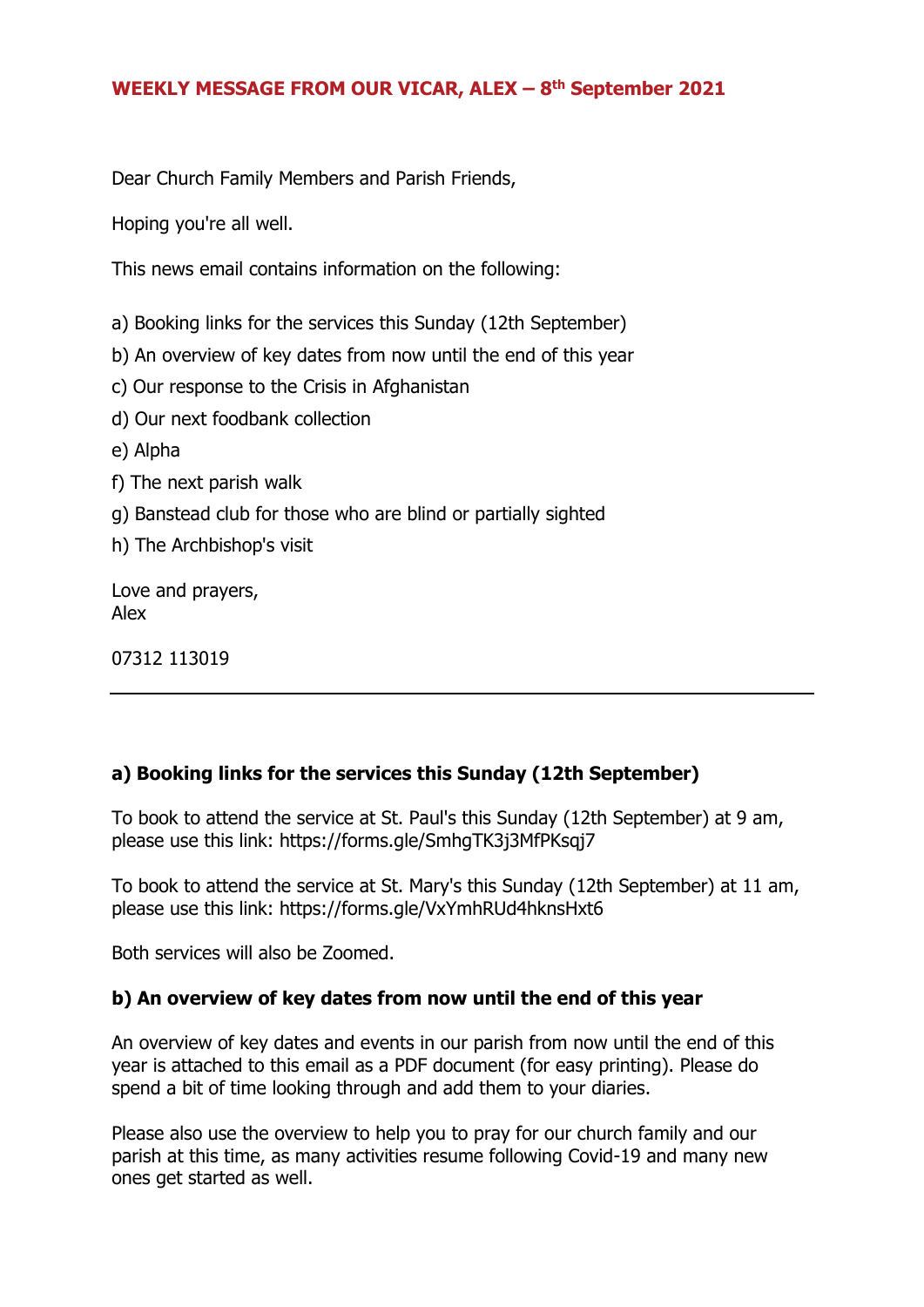# **c) Our response to the Crisis in Afghanistan**

In response to the crisis in Afghanistan, we are going to have a Zoom prayer meeting on Tuesday (14th September) at 7pm.

The link for this is here: https://us06web.zoom.us/j/86388244015?pwd=RWNObHNDcUhQUXBtVlpTQ0FjSFQ 4QT09

We are also going to collect items to support refugees arriving in the UK, which will be used to make 'support packs'. This will be at the same time as the food bank collection this month and will be on Wednesday 22nd September from 2-4 pm at St. Paul's (please bring your contributions for the food bank and your contributions for the refugees at the same time).

Items needed for refugees in need are:

**Tents** Men and boys coats, especially medium sized Sleeping bags and blankets Jogging bottoms and jeans, size 26-34 waist New boxer shorts (especially medium and small, tight if possible) Socks, hats and gloves Hoodies and jumpers Unlocked mobile phones with chargers (unlocked being essential) Power banks **Tarpaulins** Rain ponchos Back packs Torches Toiletries and toiletry packs Roll mats T-shirts **Trainers** Bin bags Anti-bacterial hand wash Children's sports wear Women's sports wear Women's leggings Women's new underwear Dried fruit and nuts UHT milk **Sugar Biscuits Cakes** Coffee Tinned food e.g. meats (not pork), lentils, beans, tomatoes Cooking oil Tea Long life fruit juice

Please only provide undamaged goods.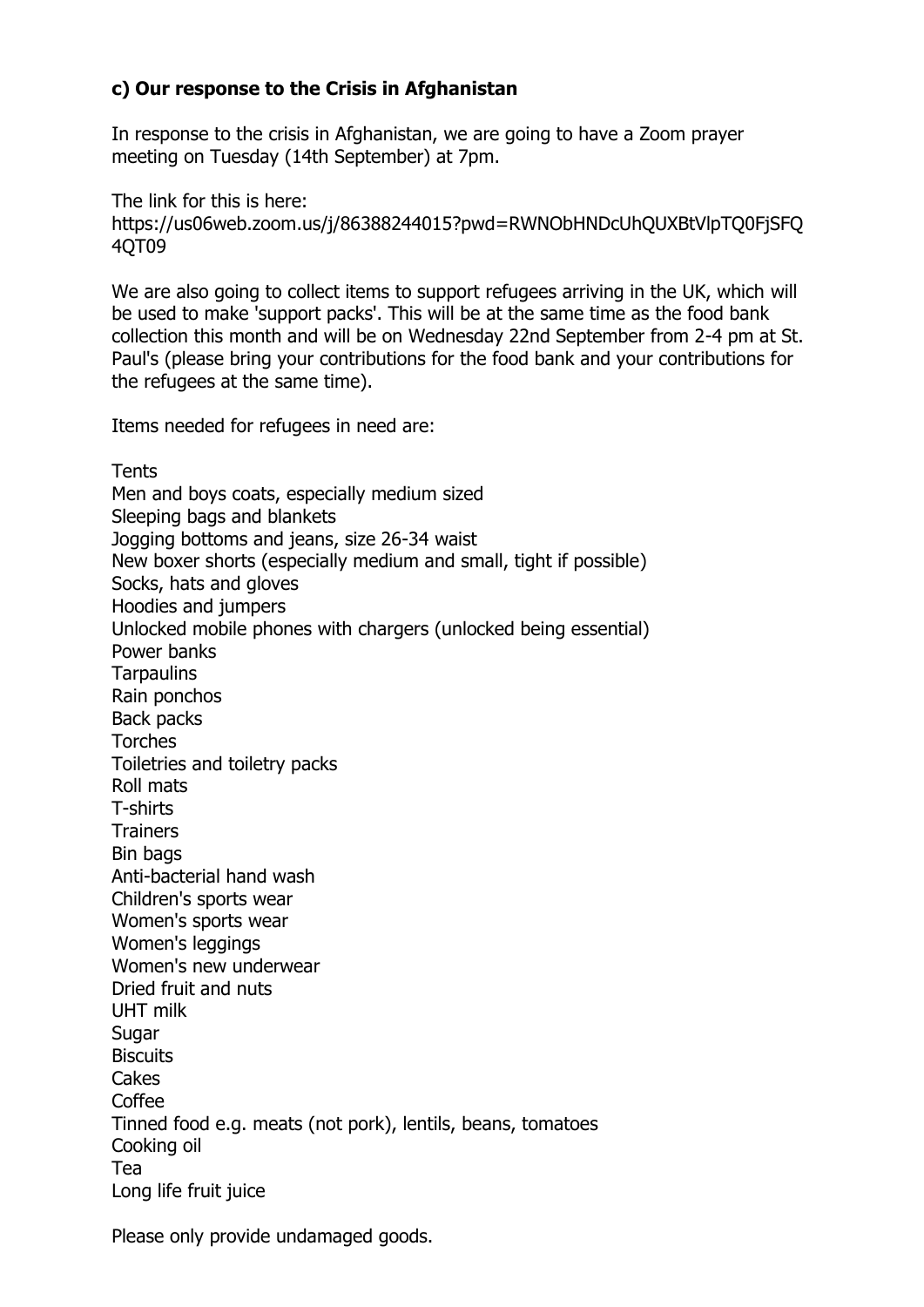## **d) Our next foodbank collection**

Our next food bank collection will be on Wednesday 22nd September, from 2-4 pm at St. Paul's. (This will run alongside the collection for refugees).

The items currently needed for the food bank are:

Long life sponge puddings Powdered milk Meat pies (no alcohol) Tinned Vegetables Rice Cooking sauces Treats and snacks for children Mayonnaise Ketchup Shampoo Washing powders Washing up liquid Bags for life

## **e) Alpha**

We are running the Alpha course in our parish on Zoom, on Wednesday evenings at 8pm, from the 6th October.

Please see the flyer attached and the themes for each evening on the dates overview and be thinking about who you may invite to take part.

Please contact Andrew Shaw for further information: LLM@norkwithburghheath.com

# **f) The next parish walk**

The next parish walk will be on Saturday 18th September and will be led by Lesley Rice.

Lesley writes:

#### Parish Walking Group Saturday September 18th

Come and join me, Lesley Rice, on the next Church Walking Group, a four mile walk starting from Milton Heath and Nower Carpark, circling through woods, farmland and meadows back to Dorking for a picnic lunch (please bring your own picnic) at my house. After that, there is a twenty minute walk back to the car park via the interesting and quirky old West Street in Dorking. The walk is fairly flat, mostly tracks with good surfaces, with gentle inclines down through a wood and a park, and up across a meadow. Any surface can be slippery if very dry or wet, so you may like to bring a pole for stability. If you are interested, please contact me by Saturday 11th September, and I will send full details to you. lesleyannrice@outlook.com